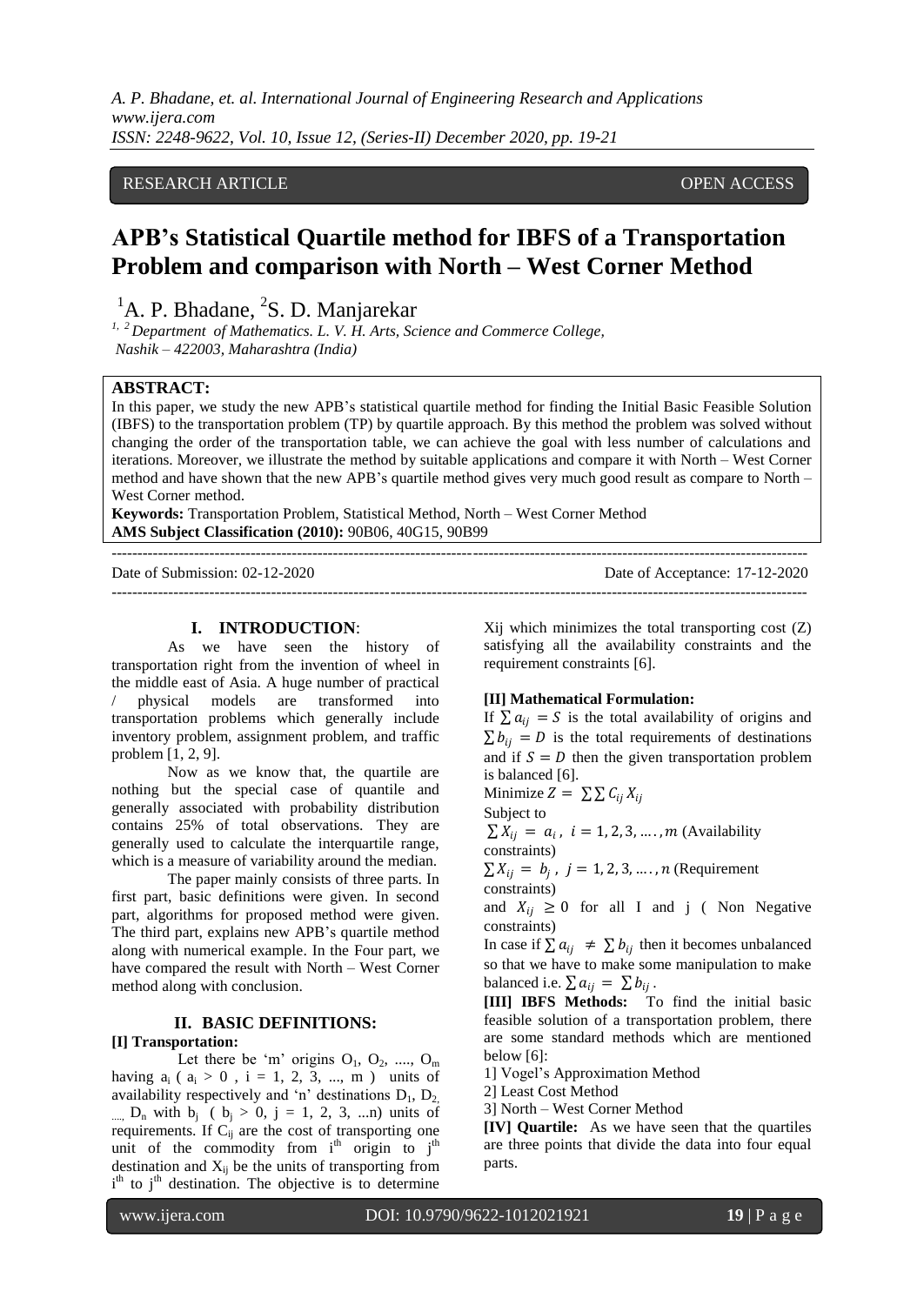$Q_1 = \frac{N}{4}$  $\frac{N}{4}$  and  $N = \sum C_{ij}$ , where the addition has done for each row and column separately.

## **III. ALGORITHM OF PROPOSED APB'S QUARTILE METHOD:**

 The alternative method can be summarized into following steps applied for balanced transportation problem.

Step I] Examine whether the transportation problem were balanced or not. If balanced, then go to next step.

Step II] Now for each rows of the transportation table identity "the Quartile cost" is calculated. Write them along the side of the transportation table which is to be considered as Penalty.

Similarly compute the quartile cost for each column.

Step III] Select the row or column with the highest penalty and allocate as much as possible in the cell that has least cost in the selected rows or column and satisfies the given condition. If there is tie in the values of penalties, one can take any one of them where the minimum allocation can be made that is select from any arbitrary tie breaking choice.

Step IV] any row or column with zero supply or demand should not be used in computing future penalties.

Step V] Re – compute quartile cost of each row and each column for the reduced transportation table and go to step III].

Step V] Repeat steps from II] to V] until the available supply at various sources and demand at various destinations is satisfied

## **IV. NUMERICAL EXAMPLE:**

A) Consider the following example to find out the minimum transportation cost

|        | <b>Distribution Centers</b> |  |  |    |        |  |  |
|--------|-----------------------------|--|--|----|--------|--|--|
|        |                             |  |  |    | Supply |  |  |
|        |                             |  |  |    |        |  |  |
|        |                             |  |  |    |        |  |  |
|        |                             |  |  |    |        |  |  |
| Demand |                             |  |  | 25 |        |  |  |

#### **Solution**:

In the above example as the demand and supply are same, the said transportation problem is balanced problem.

We get,

| Ê       | <b>Distribution Centers</b> |                         |        | Penalty        | Penalty | Penalty | Penalty | Penalty | Penalty |      |                |
|---------|-----------------------------|-------------------------|--------|----------------|---------|---------|---------|---------|---------|------|----------------|
|         | D <sub>1</sub>              | D <sub>2</sub>          | $D_3$  | $D_4$          | Supply  |         |         |         |         |      |                |
| $S_1$   | 6                           | 5                       | 8      | 8 [2]          | 30      | 6.75    | 4.75    | 4.75    | 3.25    | 3.25 | $\overline{2}$ |
|         |                             | $[28]$                  |        |                |         |         |         |         |         |      |                |
| $S_2$   | 5                           | 11                      | 9      | 7              | 40      | 8       | 5.75    | 5.75    | 4.5     | ---  |                |
|         | $[17]$                      |                         |        | $[23]$         |         |         |         |         |         |      |                |
| $S_3$   | 8                           | 9                       | 7      | 13             | 50      | 9.25    | 7.5     | ---     | ---     | ---  |                |
|         | $[18]$                      |                         | $[32]$ |                |         |         |         |         |         |      |                |
| Demand  | 35                          | 28                      | 32     | 25             |         |         |         |         |         |      |                |
| Penalty | 4.75                        | 6.25                    | 6      | 7              |         |         |         |         |         |      |                |
| Penalty | 4.75                        | 6.25                    | $--$   | 7              |         |         |         |         |         |      |                |
| Penalty | 2.75                        | $\overline{\mathbf{4}}$ | $--$   | 3.25           |         |         |         |         |         |      |                |
| Penalty | ---                         | $\overline{\mathbf{4}}$ | $--$   | 3.25           |         |         |         |         |         |      |                |
| Penalty | ---                         | 1.25                    | $--$   | $\overline{2}$ |         |         |         |         |         |      |                |
| Penalty | ---                         | ---                     | ---    | $\mathbf{2}$   |         |         |         |         |         |      |                |

**Total Cost: 5 \* 28 + 8 \* 2 + 5 \* 17 + 7 \* 23 + 8 \* 18 + 7 \* 32 = 770 /- We compare our with North – West Corner Method as;**

|        | <b>Distribution Centers</b> |         |       |         |        |  |  |  |
|--------|-----------------------------|---------|-------|---------|--------|--|--|--|
|        |                             |         |       | ג ע     | Supply |  |  |  |
|        | $\sqrt{30}$                 |         |       |         | 30     |  |  |  |
|        | 5 [5]                       | 11 [28] | 0 I 7 |         | 40     |  |  |  |
|        |                             |         | [25]  | 13 [25] | 50     |  |  |  |
| Demand | 35                          | 28      |       | 25      |        |  |  |  |

**Total Cost: = 6 \* 30 + 5 \* 5 + 11 \* 28 + 9 \* 7 + 7 \* 25 + 13 \* 25 = 1076/-**

l